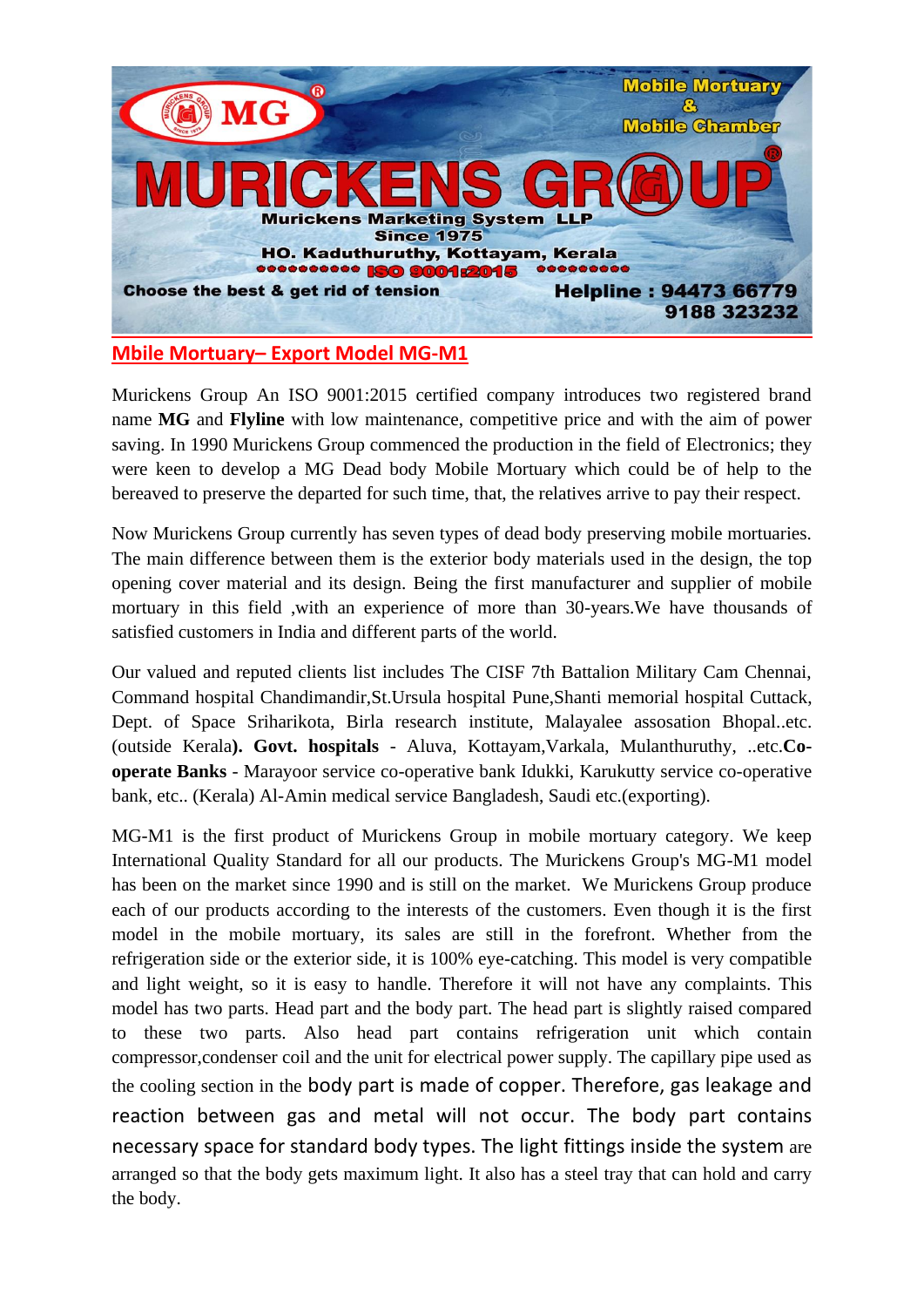The cooling aspect of this system is as follows. We use the best compressor. Therefore the compliant rate is almost nil. Such an efficient system makes no noise at all. The acrylic top opening, which is a MG design on top of this system, is half inch or 12 mm thick which is adapted for this system. The best advantage of acrylic glass over pure glass is that the cooling radiations are minimised to half. This glass top cover, which weights very little, has four beautiful handles to lift it.The risk of rupture is very low. The system is designed so that the body can be seen from any angle. Overall this system is excellent in its service. In addition to onsite warranty and service support across Kerala. **This model's top cover is made up of acrylic glass which makes it compact and light weight. Therefore long distance transport risk is very less, so we supply this model to outside Kerala and also for exporting purpose**.



# **MG-M1 DEAD BODY FRREZER: Dimension**

Length-228.6 cm (90"),Height-66.04cm ( 26"),Width-71.12 cm (28").

Mortuary Inside length -74.5" (189 cm) Width -22 " (57 cm).

Weight :-Bottom section : 65 Kg, Top opening acrylic glass with steel :25Kg, Weight of body lifting steel structure: 7Kg

#### **Total weight of MG dead body mobile freezer:97 Kg**

## **MG MORTUARY COMMON FEATURES:**

► US Technology with low maintenance.► Dead body can be preserved for longer periods. ► Stainless Steel stretcher.► Mortuary body made-up of full Stainless steel and copper which provide complaint free working and long life.  $\blacktriangleright$  View from all angles.►Fully automatic► Adjustable Digital display thermo meter. ► Input voltmeter.► Separate on-off switch for voltmeter , lights and compressor. ► Insulation - PUF system (New technology).► Inner side light.► Top door opening with side view Acrylic Glass ►Attractive top door handle 4 No. ► Light weight and compact size.► Noiseless functioning.► Wheel mounted (smooth and strong four wheels). ► Attractive look and long durability.► Temperature from -2oC to -20oC.